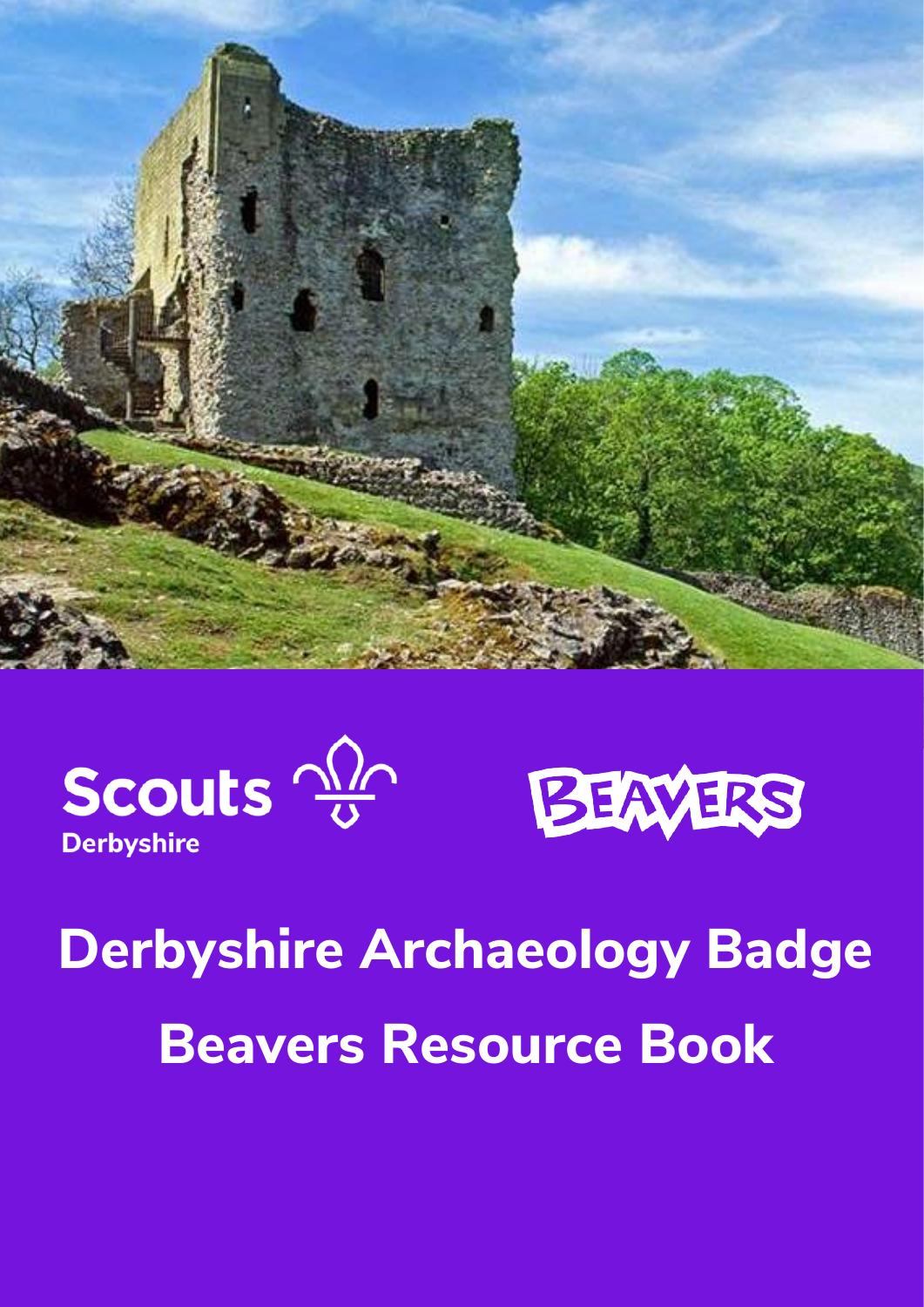### **Contents**

|                         | - 93 |
|-------------------------|------|
| Requirements            | 2    |
| Requirements Breakdown  | 3    |
| <b>Places to Visit</b>  | 5    |
| Badge Link-up           | 5    |
| <b>Badge Behaviours</b> | 5    |
| <b>Treasure Law</b>     | 6    |
| <b>Beyond the Badge</b> | 6    |
| Safety                  | 6    |
| FAQ's                   |      |

 **Page**

### **Requirements**

- 1. Find out three things archaeologists study, and three excavation tools
- 2. Think of and discuss reasons for studying the past
- 3. Complete an interactive activity
- 4. Choose one of the following options:
	- a. Visit an archaeological site in Derbyshire
	- b. Visit a museum in Derbyshire
	- c. Carry out the Time Traveller Activity

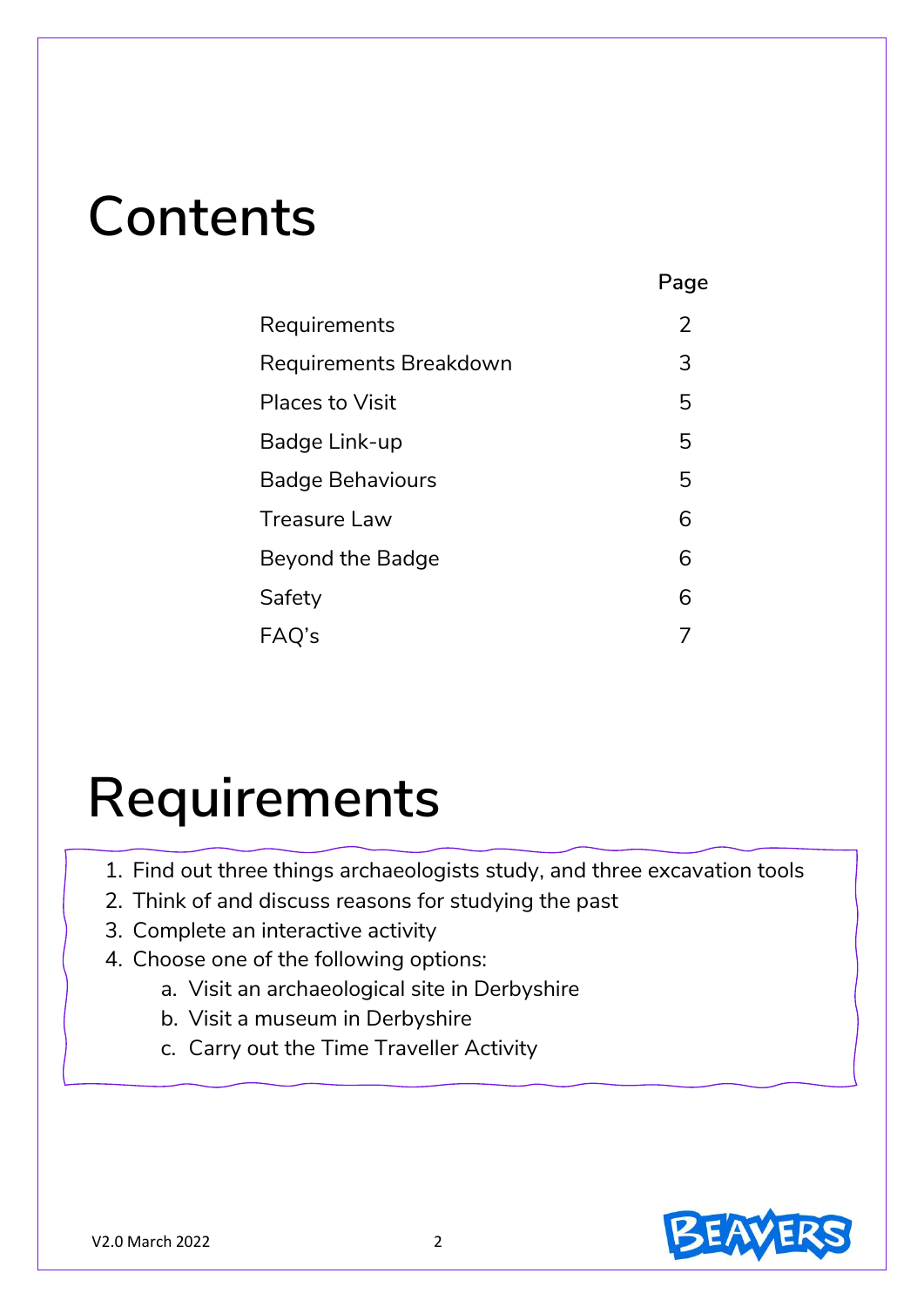## **Breakdown**

### **1. Find out three things archaeologists study and three excavation tools**

The Beavers do not need to have a complex understanding of different archaeological disciplines or periods but should be introduced to three separate ideas. These could be:

- Three disciplines within archaeology such as: Archaeological Science, Zooarchaeology & Museum Studies
- Three different time periods such as: Romans, Middle Ages & Tudors
- Three fun archaeological facts

The Adventures in Archaeological Science Colouring Book is a great resource for this, whether you use one page or the whole thing:

### <https://bit.ly/2Htfz2J>

### This part of Requirement 1 could be completed alongside Requirement 2

Excavation Tools: Trowel, Metre stick, Shovel, Spade, Brush, Sieve, Mattock

- The person leading the activity could ask the Beavers if they recognise any of the words and if they have used any of the tools before. It's always fun to discover the difference between a spade and a shovel

This part of Requirement 1 could be completed with Requirement 3a or 4a

### **2. Think of and discuss reasons for studying the past**

Studying the past can:

- show us how people lived in the past: what they ate, drank, and wore, even what jobs they did
- show us how people lived who did not write anything down
- help us to solve problems in the present and future
- stop us from making the same mistakes as people in the past
- help us to identify long term trends e.g. climate change

There are many reasons for studying the past, so it doesn't matter if the Beavers do not come up with any of the ideas above.

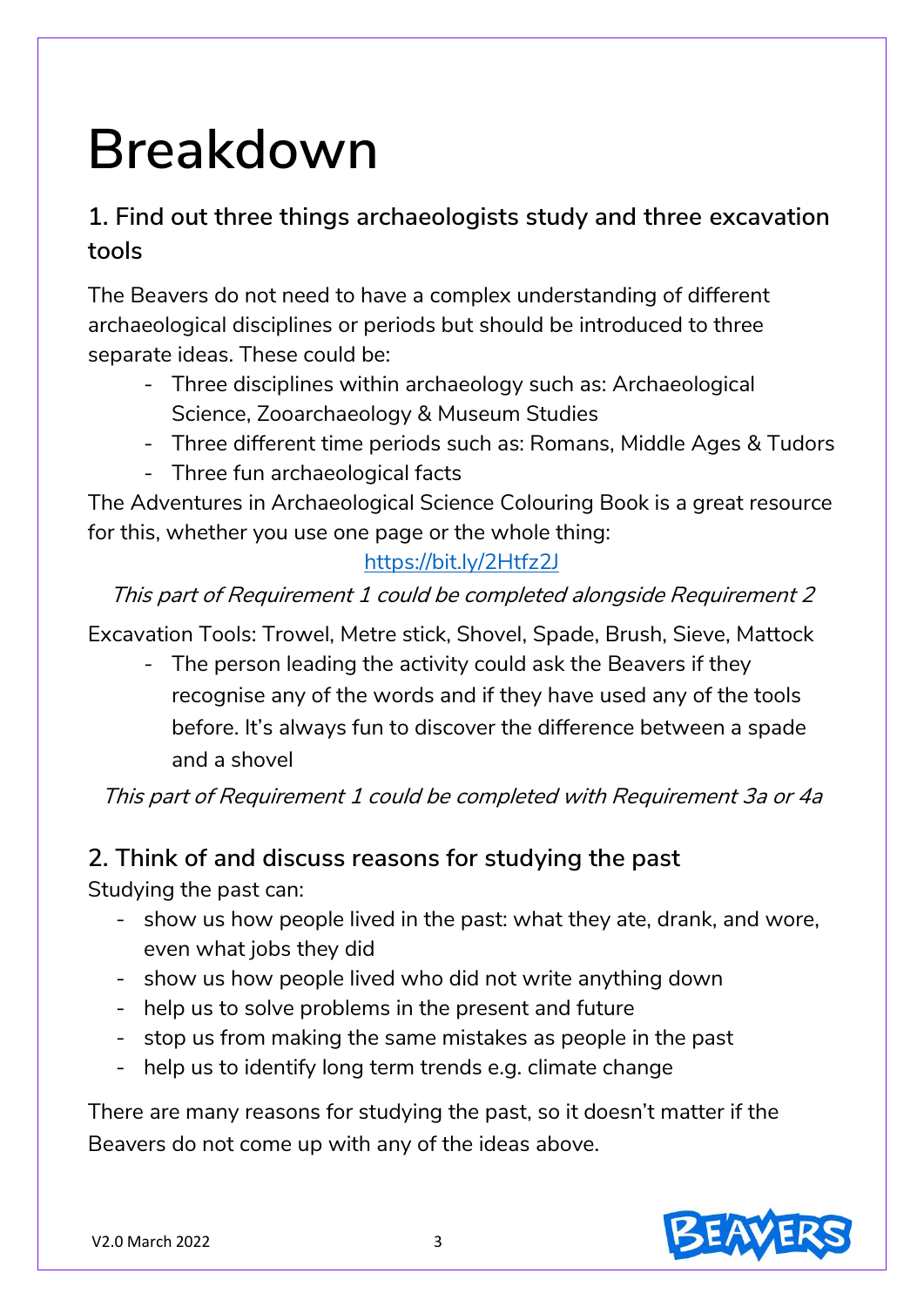### **3. Complete an interactive activity**

### **a. Archaeology Jigsaw**

See activity sheet

**b. Cat Mummies**

<https://bit.ly/3mPNaUA>

**c. Catapults**

<https://bit.ly/3hZim07>

### **4. Choose one of the following options:**

### **a. Visit an archaeological site in Derbyshire**

See Places to Visit list.

The Beavers are not required to do anything but visit. The aim of the visit is for them to have fun and get a glimpse of archaeology in real life. However, it can still be interesting to discuss things such as:

- How old the site is
- What the site was used for
- What the site may have looked like in the past
- How much of the original site remains

### **b. Visit a museum in Derbyshire**

See Places to Visit list.

It would be highly preferable if you could find and focus on an archaeological aspect within the museum. If you are unsure, the museum staff should be able to point you in the right direction.

As with Requirement 4a, this is about introducing the Beavers to the concept of archaeology whilst having fun; helping to place a seed of interest so that they want to learn more.

Try to aim for each Beaver to have learnt three facts from their visit.

### **c. Carry out the Time Traveller Activity**

See activity sheet

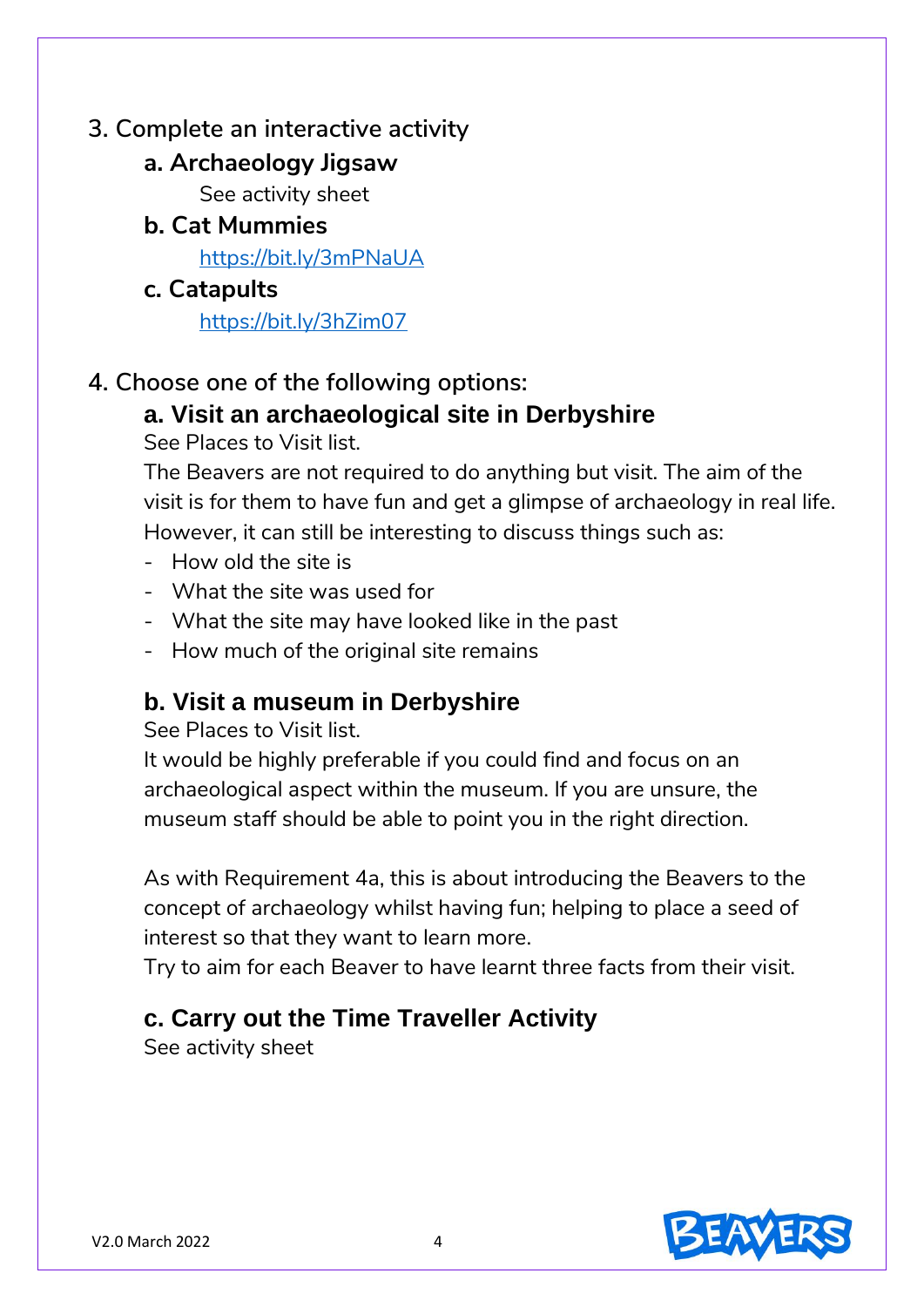# **Places to Visit**

A map has been created showing over 100 archaeological sites in Derbyshire. It also includes museums and the Scout Activity Centres situated within the county. Each site has a useful link containing all the information you will need in regards to the site and a visit.

### <https://bit.ly/32ZR4Cx>

This map will be updated regularly to show more and more sites. If you think we have missed any interesting sites, please email: [archaeology@derbyshirescouts.org](mailto:archaeology@derbyshirescouts.org)

# **Badge Link-up**

| Requirement    | <b>Activity Badges</b>                         | <b>Challenge Awards</b>   | <b>Staged Badges</b> |
|----------------|------------------------------------------------|---------------------------|----------------------|
|                | <b>Book Reader</b>                             | <b>Personal Challenge</b> |                      |
| 2              | <b>Book Reader</b>                             | <b>Personal Challenge</b> |                      |
| 3a             |                                                | My Skills, Teamwork       |                      |
| 3 <sub>b</sub> | Creative                                       | My Skills                 |                      |
| 3 <sub>c</sub> | Creative, Builder                              | My Skills, Teamwork       |                      |
| 4a             | Explore, Photographer,<br>Creative, Camp Craft | My Skills, My             | Nights Away,         |
|                |                                                | Adventure, Personal       | Hikes Away,          |
|                |                                                | Challenge                 | Navigator            |
| 4 <sub>b</sub> | Creative, Photographer                         | Personal Challenge,       | Nights Away          |
|                |                                                | My Skills                 |                      |
| 4 <sub>c</sub> | Creative                                       |                           |                      |

This table contains recommendations to help leaders link activities carried out for the Derbyshire Archaeology Badge to other Beaver badge requirements. They are just suggestions and leaders should use their discretion when deciding whether requirements have been completed.

# **Badge Behaviours**

We've created a document to help provide guidance on some dos and don'ts within archaeology: https://bit.ly/3jgiOKr

The person leading any of the activities should familiarise themselves and the young people with the document before proceeding with an activity.

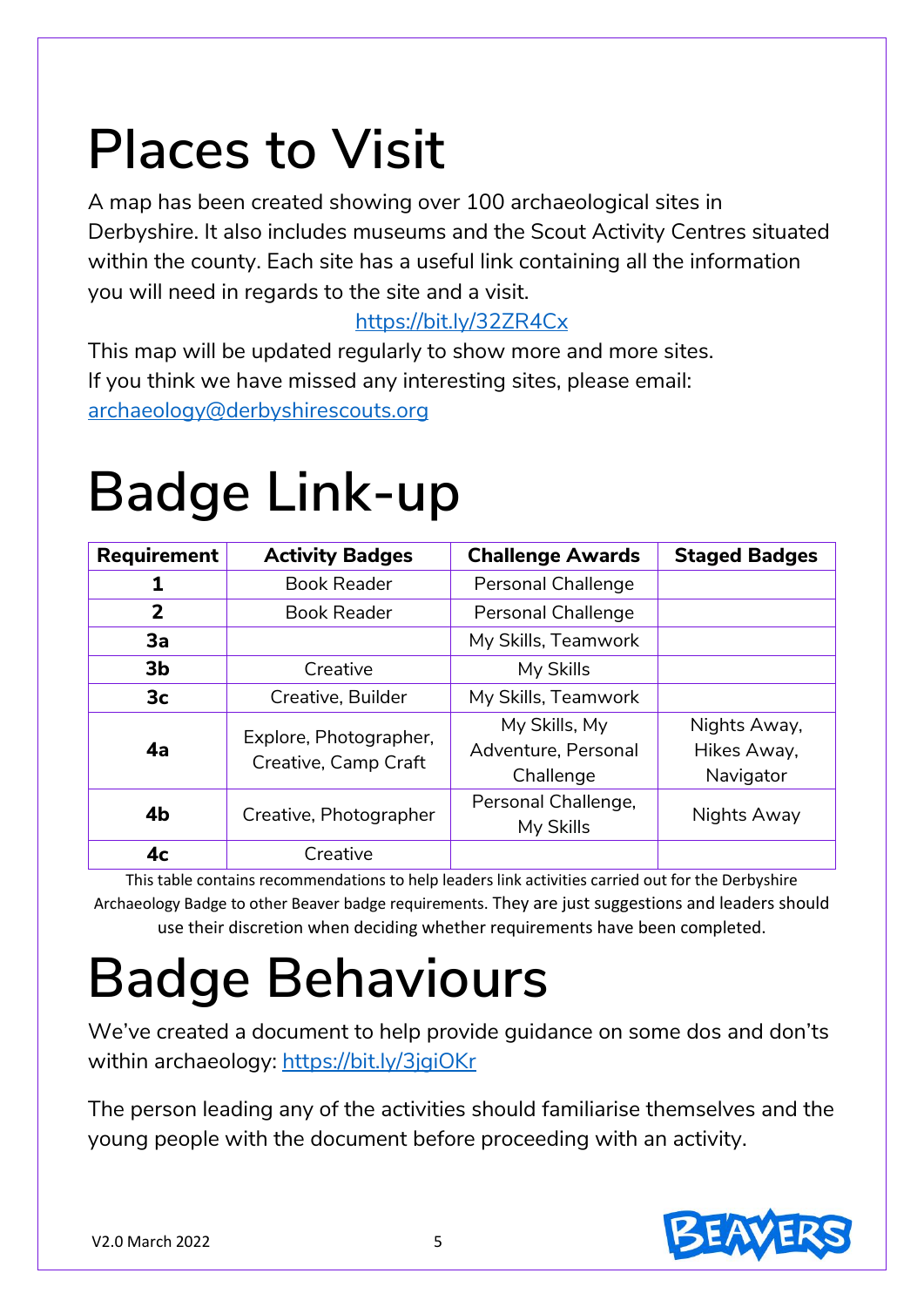# **Treasure Law**

All leaders should familiarise themselves with the Treasure Law in the event of a young person finding an object, whether during a Scouting activity or not.

### <https://www.gov.uk/treasure>

In summary, if an item of treasure is found it must be reported to the Derbyshire Finds Liaison Officer within 14 days of finding it. Follow the link to find the contact details of the current officer for Derbyshire:

<https://finds.org.uk/counties/derbyshire/team/>

In most cases, Treasure denotes metallic objects but it is important to check if you are unsure.

# **Beyond the Badge**

If this badge has ignited an interest in archaeology for the Beaver, then there are many opportunities for them to further that interest.

Most obviously, when they join Cubs, they can then complete the Cubs Derbyshire Archaeology badge.

They could also have a go at any of the alternative activities for the badge that they didn't do the first time round.

# **Safety**

The person leading the badge and activities should make sure they have created a reasonable risk assessment before carrying out any activity. We have provided some safety considerations within the activity sheets that can aid with the risk assessment.

Excavations or Sites: The organisation/company leading the excavation or managing the site may be able to provide you with their risk assessment or if not, provide guidance on preparing one for your visit.

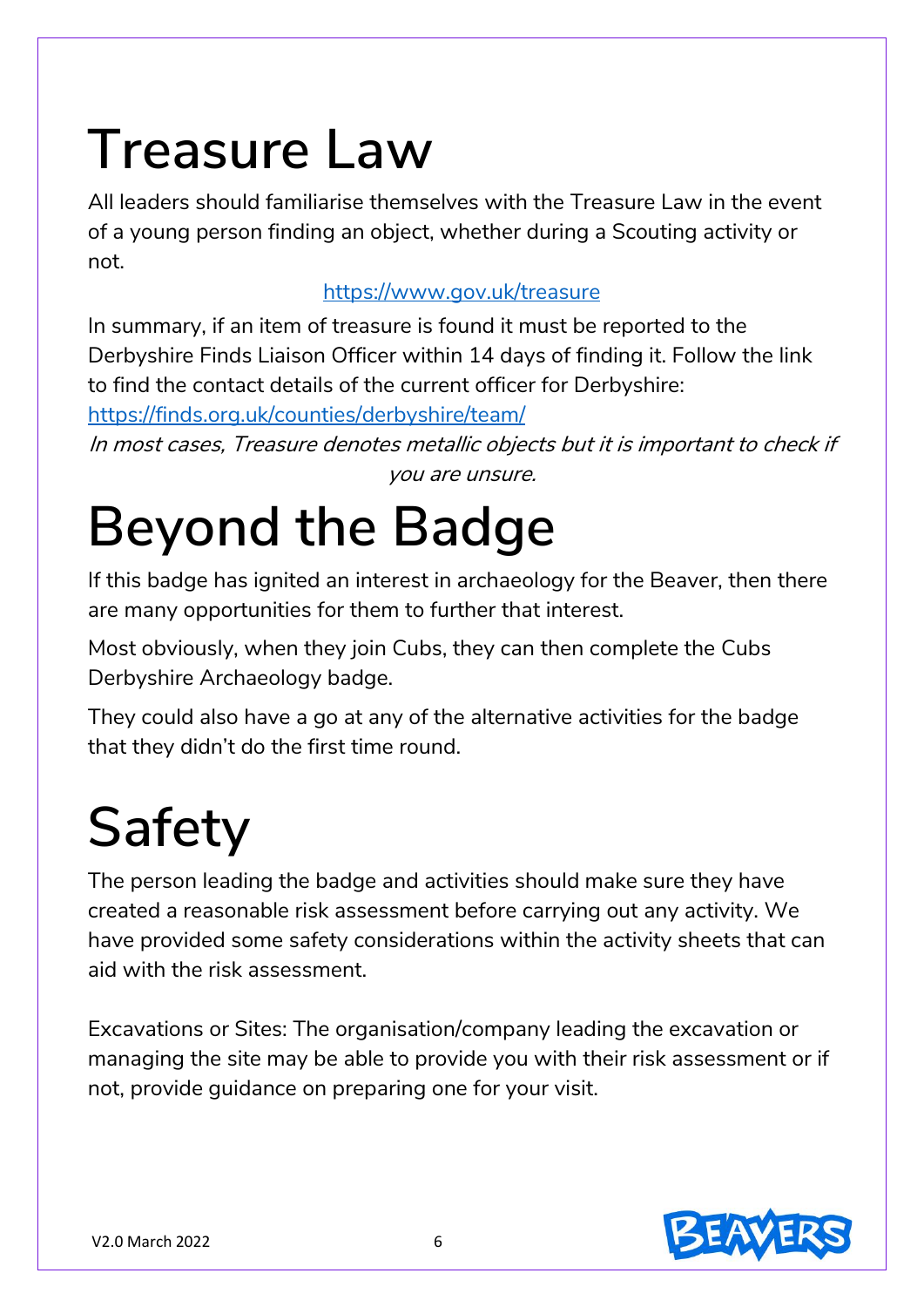# **FAQ's**

### **How can I get help with the badge?**

The Derbyshire Scout Archaeology Team are always happy to help with any problems, just email: [archaeology@derbyshirescouts.org](mailto:archaeology@derbyshirescouts.org)

#### **Who can complete the badge?**

Five different badges have been created, one for each of the sections, Beavers through to Network.

#### **Can I run this activity with no experience in archaeology?**

No experience or knowledge needed! No prior experience within the field of archaeology is expected, and we have tried to make it as easy as possible for you to run the activities.

#### **Where can I find resources and activity ideas?**

We have lots of activity ideas and resources available to help you deliver and complete the badge. Just follow the link then click 'Activities'  $\rightarrow$  'Archaeology' <https://www.derbyshirescouts.org/downloads/>

#### **How can I make the badge more accessible?**

As with all Scout activities, we want everyone to be able to take part in this badge. We have provided accessibility options for all our own activity sheets. Feel free to make further reasonable adjustments to allow the activity or requirement to be accessible and inclusive to all.

#### **Where can I find the meaning of a word?**

The Derbyshire Archaeology Badge Glossary includes archaeological terms mentioned in the requirements. The definitions have been worded to suit all age groups participating in the badge. If you are unsure of the meaning of any word, please use the Glossary.

#### **How can I get hold of the badge?**

To get hold of a badge please email [archaeology@derbyshirescouts.org](mailto:archaeology@derbyshirescouts.org) The badges are £1.50 each for Derbyshire Scouts (£2 for non-Derbyshire Scouts).